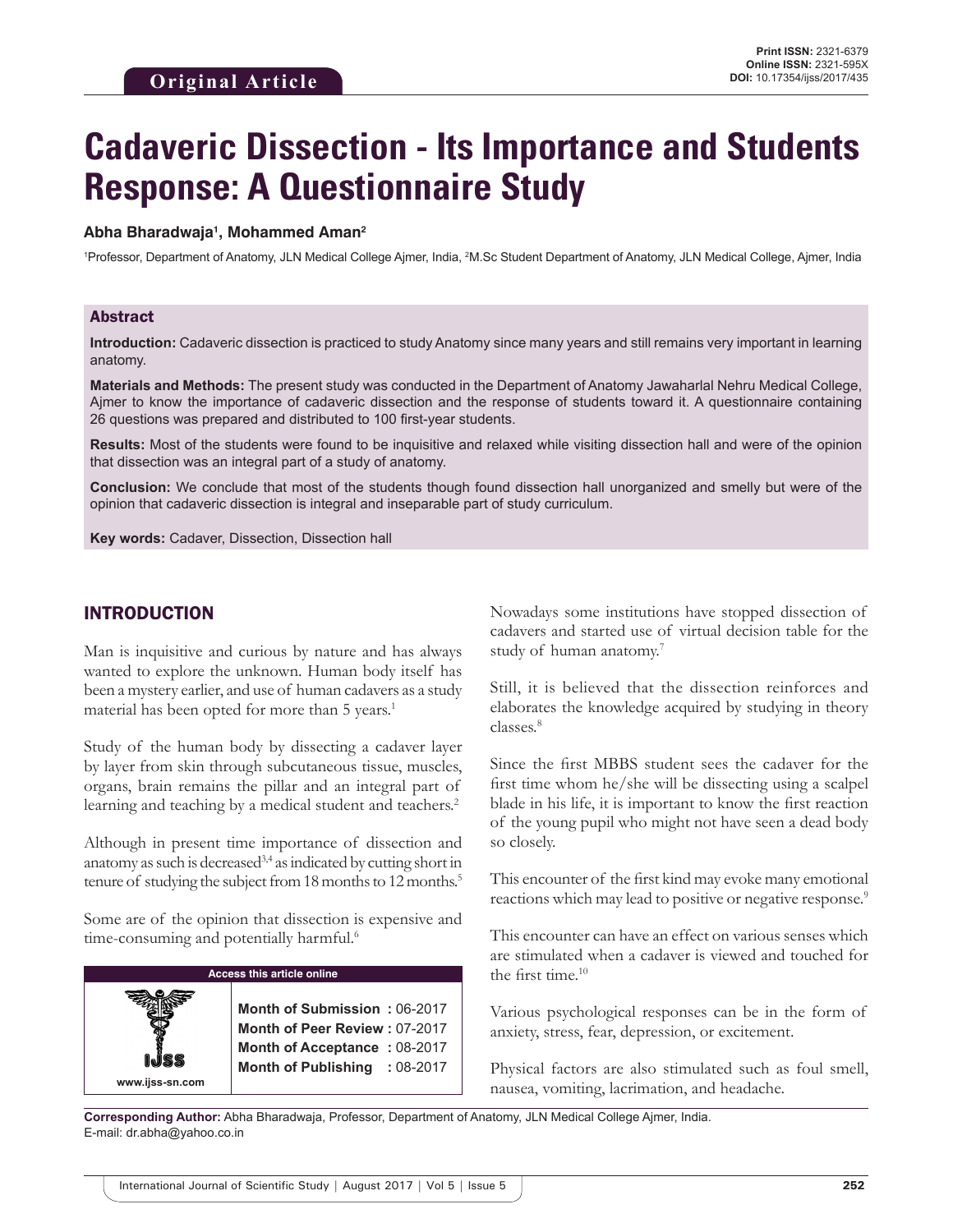The impact on their life and ability to cope with it can be studied.

We undertook this study for recording the reaction and views of first-year MBBS students about the dissection of a cadaver for the first time.

# MATERIALS AND METHODS

The present survey study was conducted in academic session of 2016-2017. 100 first-year MBBS students from the Department of Anatomy J.L.N Medical College and Hospital, Ajmer. Students were selected randomly they were informed about the type of questions and purpose of the study, after seeking their informed consent questionnaire containing 26 questions with multiple choices was provided to them and they were asked to choose an option, repeaters and remanded students were excluded from the study as they had previous exposure to the dissection hall and cadavers.

# RESULT

Results are summarised in Table1, seventy six percent of students were excited on the first day in dissecting hall but 65% found it smelly and all were of opinion that it was not at all organised. Most of the students were surprised and excited after seeing a cadaver for first time and wished to be acquainted with it as quickly as possible. Sight of female cadaver instilled shock in 23% but 65% never felt fear or stress.

Only 25% students came prepared for dissection and 46% were not at all prepared while 56% preferred to dissect in groups and 64% needed help of others and 78% helped other students.

44% students read the dissector for 15 min daily and 50% spent 40-60 min on dissection.

Majority (80%) thought dissection is a must to understand gross anatomy and 64% said it is ethical to dissect a cadaver

#### **Table 1: Results**

| 1. | How was your first day in the dissection Hall?                                                            | Pleasant 4%                   | Exciting 76%                       | Depressing 9%                                     | Horrifying 11%                         |
|----|-----------------------------------------------------------------------------------------------------------|-------------------------------|------------------------------------|---------------------------------------------------|----------------------------------------|
| 2. | How was the dissection hall, when you entered into it Clean 20%<br>for the first time?                    |                               | Dirty 13%                          | Smelly 67%                                        | Highly organized 0%                    |
| 3. | What kind of feeling did you have on the first day?                                                       | Pleasant 4%                   | Exciting 60%                       | Enjoyed it 25%                                    | Was depressed 11%                      |
| 4. | How you felt after seeing the cadaver for the first<br>time?                                              | Horrified 11%                 | Surprised 55%                      | Excited 32%                                       | Vaque 2%                               |
| 5. | What was your reaction after seeing the cadaver for<br>the first time?                                    | Fainted 4%                    | Did not want to<br>enter again 23% | Wanted to become<br>acquainted<br>immediately 50% | Feel satisfied 23%                     |
| 6. | What was your reaction after watching female<br>cadaver?                                                  | Fear 4%                       | Curious 64%                        | Shock 23%                                         | Horrified 9%                           |
|    | 7. After how many days you were well acquainted with<br>the cadaver for the dissection?                   | 1 week 64%                    | 1 month 23%                        | 3 months 4%                                       | Still, find myself<br>uncomfortable 9% |
| 8. | Have you ever had a fear/stress of entering in the<br>dissection hall?                                    | <b>Yes 13%</b>                | No 65%                             | Cannot say 6%                                     | Sometimes 16%                          |
| 9. | Do you come prepared for dissection?                                                                      | <b>Yes 25%</b>                | No 23%                             | Sometimes 46%                                     | Always 6%                              |
|    | 10. Do you dissect?                                                                                       | Alone 6%                      | Groups 56%                         | Always alone 2%                                   | Always in groups 36%                   |
|    | 11. Do you dissect alone or in groups?                                                                    | Alone 57%                     | Group 10%                          | Always alone 27%                                  | Always in group 6%                     |
|    | 12. Do you dissect with somebody's help?                                                                  | Yes 64%                       | No 16%                             | Sometimes 18%                                     | Always 2%                              |
|    | 13. Do you help other students?                                                                           | <b>Yes 78%</b>                | No 2%                              | Sometimes 16%                                     | Never 4%                               |
|    | 14. How do you get dissection instruments?                                                                | Get from the<br>department 2% | Has own<br>instruments 89%         | Borrow from others 0% Do not have own 9%          |                                        |
|    | 15. Could you feel the smell of formalin when you<br>entered the hall for the first time?                 | Yes 75%                       | No 6%                              | Can't say 0%                                      | Gets irritated 19%                     |
|    | 16. How much time was spent by you to do the<br>dissection (Total 120 min period)?                        | <20 min 6%                    | 40-60 min 50%                      | 20-40 min 36%                                     | >60 min 8%                             |
|    | 17. How much time was spent by you in reading<br>dissector to understand dissection and gross<br>anatomy? | 1 h daily 13%                 |                                    | 15 min daily 44% 30 min daily 36%                 | Not at all 7%                          |
|    | 18. Do you think dissection is must understand gross<br>anatomy?                                          | <b>Yes 80%</b>                | No 9%                              | Can't say 2%                                      | To some extent 9%                      |
|    | 19. Do you think cadaver dissection is ethically<br>acceptable?                                           | Yes 64%                       | No 6%                              | Can't say 18%                                     | To some extent 12%                     |
|    | 20. Do you think dissection should be continued in the<br>syllabus?                                       | Continued 78%                 | Stopped 2%                         | Can't say 10%                                     | Reduced 10%                            |
|    | 21. Instead of dissection can any other method be<br>applied to learn gross anatomy?                      | <b>Yes 41%</b>                | No 25%                             | Can't say 32%                                     | None 2%                                |
|    | 22. Do you think dissection helps in learning future of<br>medical subjects?                              | Strongly agree<br>36%         | Disagree 4%                        | Agree 51%                                         | Neither agrees nor<br>disagree 9%      |

(*Contd...*)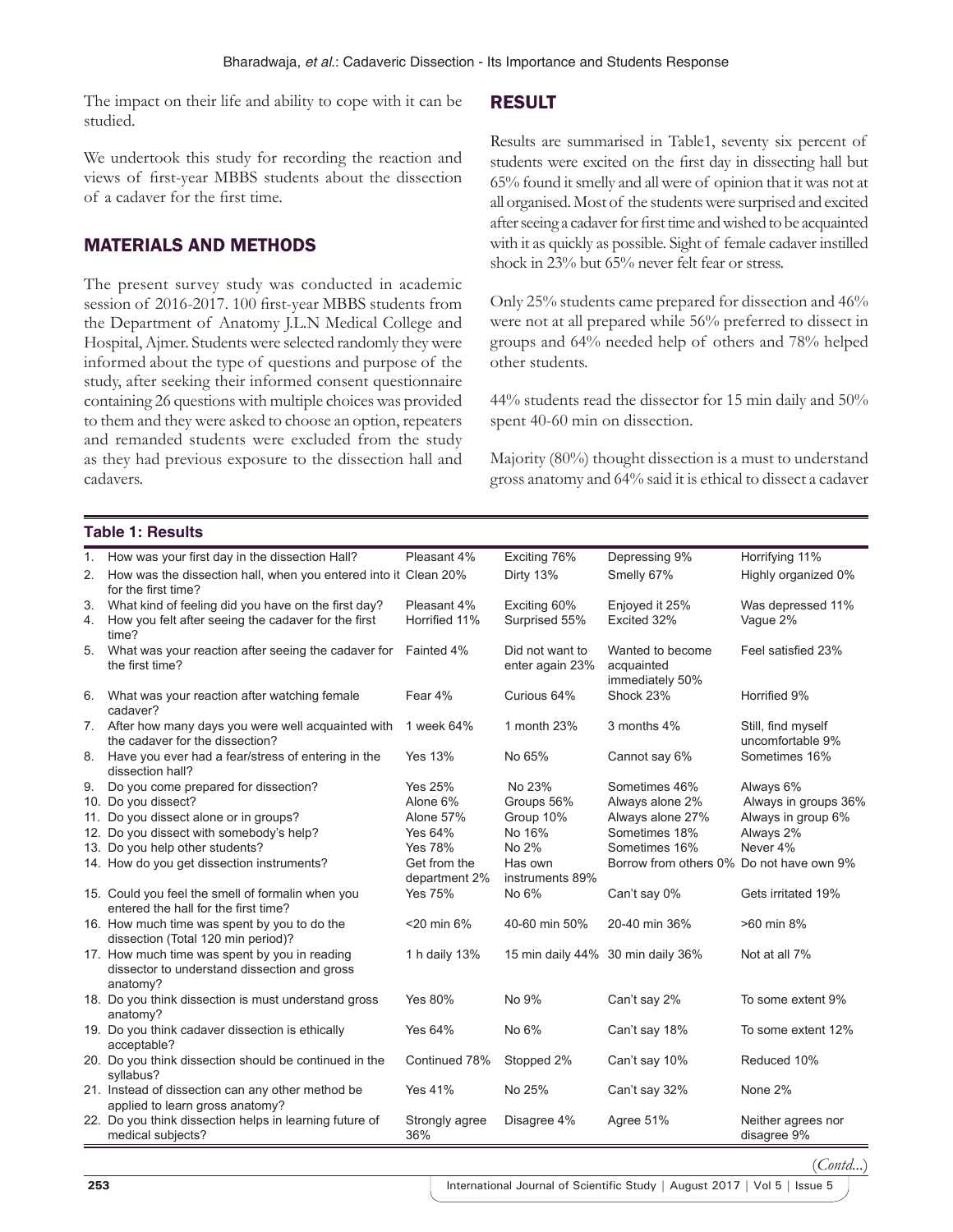| Table 1: (Continued) |                                                                                                                                                       |         |          |               |                                            |  |  |
|----------------------|-------------------------------------------------------------------------------------------------------------------------------------------------------|---------|----------|---------------|--------------------------------------------|--|--|
|                      | 23. Do you think that cadaver dissection technique can<br>be replaced by plastic models, computer assisted<br>teaching program, etc., in near future? | Yes 39% | No 41%   | Can't say 18% | None 2%                                    |  |  |
|                      | 24. Do you think that actual hands on training on<br>cadaver dissection give better results than a<br>demonstration of prosected specimen?            | Yes 85% | No $2\%$ | Can't say 11% | None 2%                                    |  |  |
|                      | 25. Do you think that interaction with anatomy staff<br>before entering the dissection hall would lessen the<br>emotional impact?                     | Yes 70% | No 2%    | Can't say 3%  | None 25%                                   |  |  |
|                      | 26. Did you feel haunted after the first day of dissection? Yes 16%                                                                                   |         | No 65%   | Can't say 9%  | On holding bones for<br>the first time 10% |  |  |

and 78% wanted dissection to be continued in medical colleges. Around 85% wanted actual hands on training on cadavers with help of staff.

# **DISCUSSION**

A student when clears the entrance exam for medical college and plans to study various subjects encounter with anatomy is one of a special kind where they have not only read books but have an experience with the human body who they also have to dissect.

What goes on in their minds after entering the dissection hall and thought of the dissecting over a dead human body is the matter of study.

We found that 76% of the students were excited on the first day of entering the dissection hall which is in concordance with a study undertaken by Horne et al.<sup>11</sup>

Most (65%) were not harboring any fear of the dead body while 16% students felt haunted and 10% felt fearful on holding the bones for the first time.

About 85% of students were of opinion that actual hands-on training on cadaver gives better results than demonstration on a prospected specimen and 70% wanted dissection to be continued in anatomy classes.

About 64% responded that it is ethical to have a cadaver for study.

Older<sup>12</sup> also found dissection as an essential requirement to study human anatomy.

McLachlan et al.<sup>8</sup> said that dissecting a cadaver is an important step in learning and being a doctor.

A study by Jones,<sup>2</sup> Rajkumari and Singh,<sup>13</sup> Rajkumari et al.<sup>14</sup> were also of opinion that actual hands-on training is an important part of the medical curriculum.

41% of the responded agreed that alternate methods can be adopted to learn, but 32% were not sure of alternate methods used for the study of anatomy.

64% of the students wished to be helped by teaching staff while dissecting, as also was shown by Rajkumari *et al*. 14 and it is done in our institution, staff, and all the in-charge of different dissecting tables help students while performing the dissection.

Unfortunately, only 25% of the students came prepared for dissection beforehand, and 44% said that they dissect with the help of the dissector which they read for 15 min daily after entering the dissection hall.

On entering the 75% found it to be smelling of formalin 19% were irritated by the smell but none found it to be organized.

Sight of the cadaver surprised 55% of the students while 11% were fearful while 50% of the students wanted to be acquainted with the cadaver immediately.

Female cadaver ignited curiosity in 64% while 9% of students were fearful by sight of a female cadaver.

It took a whole week to majority of students to be acquainted with the dissection.

About 60% of the students did not feel any stress, but 11% were alarmingly depressed, interestingly 25% of the students enjoyed the first day of the dissection.

Many studies have studied the emotional reactions of the students in dissection hall suggesting that some students suffer from anxiety and stress as by Horne *et al.*<sup>11</sup> while other studies reported that there is no adverse reaction to the exposure of cadaver<sup>15</sup> as was seen in our study.

In contrast to the study by Nnodim *et al*. 16 who reported 75% of the students being upset with exposure to dissection while we found that 64% of students were curious, 65% did